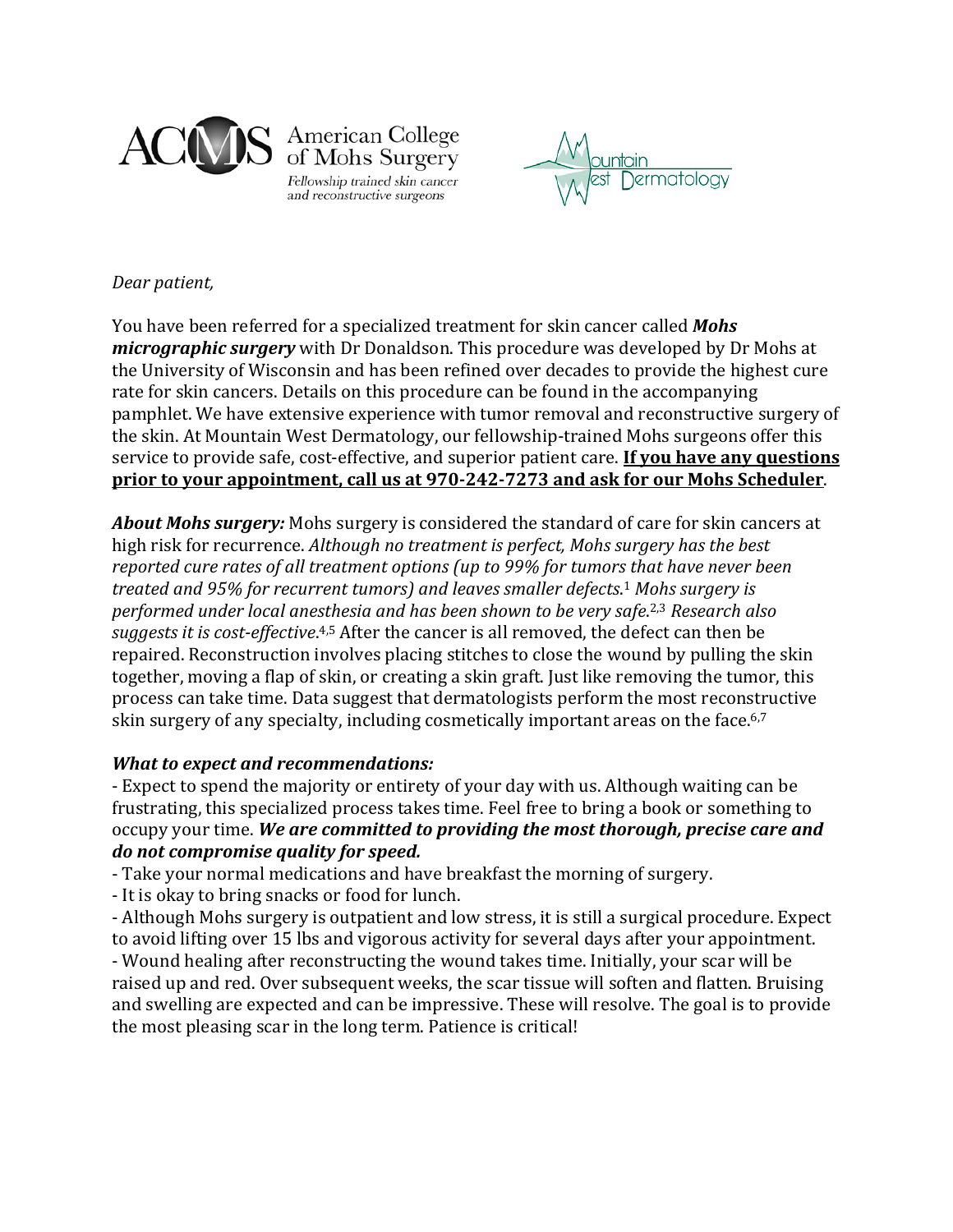## *Frequently asked questions:*

# *I have an artificial hip or heart valve, do I need antibiotics?*

- Based on recent recommendations from the American Heart Association and American Academy of Orthopedic Surgeons, we usually give antibiotics before surgery if the site is actively infected or involves the inside of the mouth or inside the nose.8 If you have questions or concerns about your situation, please call.

# *I take blood thinners, do I need to stop them before surgery?*

-If you have had a serious condition such as **HEART ATTACK, STROKE**, or **BLOOD CLOT**, Dr Donaldson prefers you stay on your blood thinners. Data suggest it is more dangerous to stop Coumadin, Plavix, or aspirin if they are medically necessary than the bruising or bleeding they may cause during Mohs surgery.9,10 We can safely handle any minor increase in oozing during this procedure. We just ask that you notify us ahead of time. Make sure you have had an INR (the blood level they check if you take Coumadin) within the last 3 weeks and that the results are forwarded to us (fax number 970-241- 2878). Again, if you have questions, call!

## *I have a pacemaker/defibrillator or am on oxygen, is this a problem?*

-Just be sure we know. This shouldn't interfere with our ability to do Mohs. If you require oxygen, be sure to bring enough for the entire day.

# *Why does the procedure take so long?*

- After you have been put in a surgical room, we will numb up the region to be removed with local anesthetic. The tumor is then excised with a small margin and sent to the laboratory located here in our office. There, the tissue is processed, stained, and carefully examined. We evaluate 100% of the margins. Depending on the day and how much tissue is being examined, this process takes 1 to 2 hours per layer. While waiting for results, you can stay in your room or wait in the designated Mohs waiting room. If there is still tumor at the margins, we will take another layer of skin out and send it back to the lab. There will be another waiting period until we have results. This process continues until the margins are clear.

## *Should someone come with me?*

-Whenever possible, yes. Bandaging can interfere with glasses or field of vision and can make driving difficult. Surgery can be intimidating and it is helpful to have someone for moral support and an extra set of ears to process information.

# *Will I have to come back?*

-Sutures are generally removed 1-2 weeks after surgery in our office. We will usually see you 2 months after your Mohs to make sure the wound is healing properly.

# *Why did I get this cancer?*

- Risk factors for skin cancer include genetics (fair skin and light eyes) as well as sun exposure. Tumors can arise years or decades after the sun damage was received.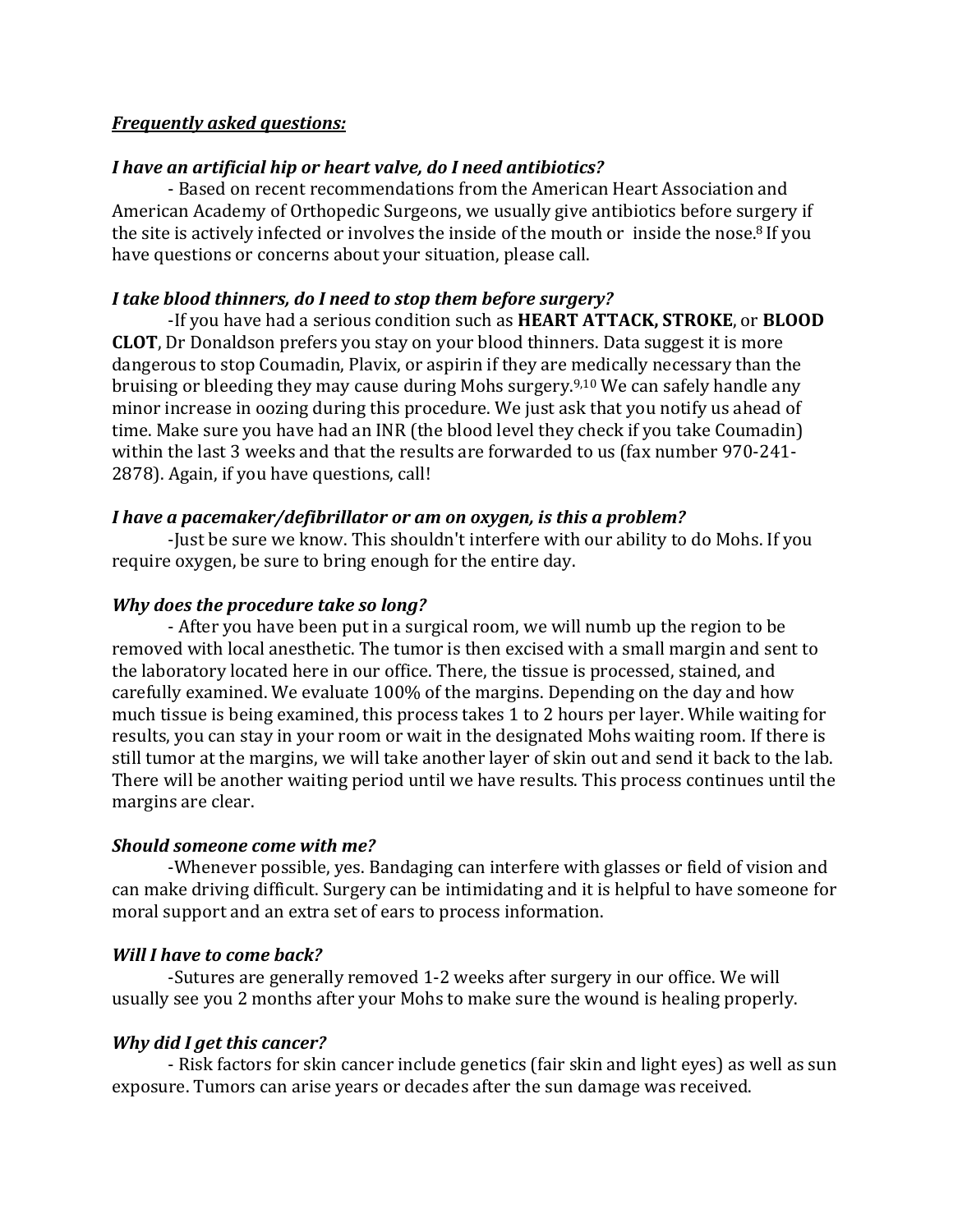### *What happens if I don't have my skin cancer treated?*

- Skin cancer will continue to enlarge and cause local destruction if left untreated. Tumors may start to bleed, become infected or painful, and can invade deeper structures such as muscle and bone. For some tumors this may be gradual, others may grow very rapidly. There is no way to predict how your tumor will act. We recommend definitive treatment to prevent growth, invasion, or spread. Although metastasis of skin cancer is unusual, this is far more likely for large, neglected tumors. The earlier the skin cancer is treated, the smaller the defect tends to be. This is easier on you and us.

### *Will my cancer come back or spread?*

-Mohs surgery has the best reported cure rates of any treatment. Recurrence is possible but unlikely. You are more likely to get a new, totally unrelated skin cancer at another site. With the exception of some aggressive squamous cell carcinomas and rare tumors, most non-melanoma skin cancers stay local.

#### *Cancellation Policy.*

-If you No-Show for a surgery appointment without prior notice, you may be dismissed from the practice. Any co-pays or deposits will be refunded upon dismissal.

\_\_\_\_\_\_\_\_\_\_\_\_\_\_\_\_\_\_\_\_\_\_\_\_\_\_\_\_\_\_\_\_\_\_\_\_\_\_\_\_\_\_\_\_\_\_\_\_\_\_\_\_\_\_\_\_\_\_\_\_\_\_\_\_\_\_\_\_\_\_\_\_\_\_\_\_\_\_\_\_\_\_\_\_\_\_\_\_\_\_\_\_\_\_\_\_\_

#### *Mission Statement of the Mohs team at Mountain West Dermatology:*

*1) To provide the highest quality, cost-effective treatment for skin cancer.*

*2) To put patient safety and comfort first*.

*About Dr Donaldson: Dr Donaldson joined Mountain West Dermatology in 2011. As a fellowship-trained Mohs micrographic and cutaneous reconstructive surgeon, his practice is restricted to skin cancer. He graduated from the University of Utah School of Medicine, where he served as co-president of the honor society Alpha Omega Alpha and received the Paul Wintrobe Memorial Award given to the outstanding graduating student. He then completed dermatology residency at Texas Tech University Health Sciences Center. He did his Mohs surgery fellowship in Cincinnati, Ohio with past-president of the American College of Mohs Surgery and American Academy of Dermatology, Brett Coldiron, MD. He has performed over 4,000 Mohs procedures and reconstructions. Dr Donaldson is an adjunct clinical professor in the Department of Dermatology at the University of Utah.*

#### \_\_\_\_\_\_\_\_\_\_\_\_\_\_\_\_\_\_\_\_\_\_\_\_\_\_\_\_\_\_\_\_\_\_\_\_\_\_\_\_\_\_\_\_\_\_\_\_\_\_\_\_\_\_\_\_\_\_\_\_\_\_\_\_\_\_\_\_\_\_\_\_\_\_\_\_\_\_\_\_\_\_\_\_\_\_\_\_\_\_\_\_\_\_\_\_\_ References:

2. Merritt BG et al. The safety of Mohs surgery: A prospective multicenter cohort study. J Am Acad Dermatol. 2012; 67;1302-9.

5. Ravitskiy L et al. Cost analysis: Mohs micrographic surgery. Dermatol Surg. 2012;38:585-94.

9. Alcalay J et al. Controversies in perioperative management of blood thinners in dermatologic surgery: continue or discontinue? Dermatol Surg. 2004;30:1091-4.<br>10. Otley CC. Continuation of medically necessary aspirin and

<sup>1.</sup> Martinez JC et al. The management of melanoma and nonmelanoma skin cancer: a review for the primary care physician. Mayo Clin Proc. 2001;76:1253-65.

<sup>3.</sup> Asadi-Kimyai A et al. The incidence of major complications from Mohs micrographic surgery performed in office-based and hospital-based settings. J Am Acad Dermatol. 2005;53:638-34. 4. Mudigonda T et al. The economic impact of non-melanoma skin cancer: a review. J Natl Compr Canc Netw. 2010;8:888-96.

<sup>6.</sup> Donaldson MK et al. Dermatologist perfom majority of cutaneous reconstructions in the Medicare population: numbers and trends from 2004 to 2009. J Am Acad Dermatol. In press.<br>7. Roenigk RK. Dermatologists perform more s 300.

<sup>8.</sup> Wright TI et al. Antibiotic prophylaxis in dermatologic surgery: advisory statement 2008. J Am Acad Dermatol. 2008;59:464-73.